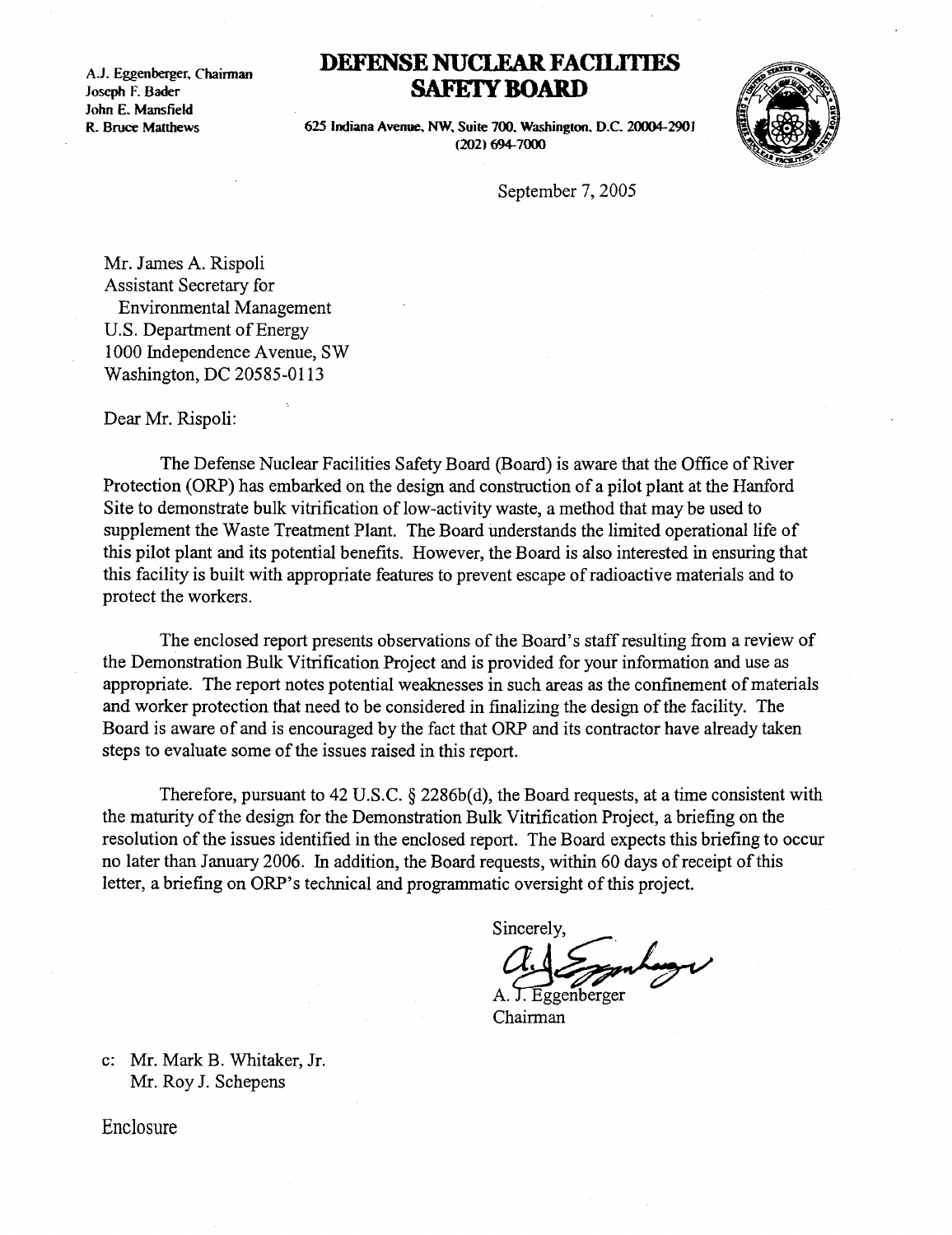## DEFENSE NUCLEAR FACILITIES SAFETY BOARD

## Staff Issue Report

August 9, 2005

MEMORANDUM FOR: J. K. Fortenberry, Technical Director DEFENSE NUCLEAR FACILITIES SAFETY BOARD<br>
Staff Issue Report<br>
August 9,<br>
MEMORANDUM FOR: J. K. Fortenberry, Technical Director<br>
COPIES: Board Members<br>
FROM: J. W. Troan<br>
SUBJECT: Demonstration Bulk Vitrification Project, Ha

COPIES:

 

Board Members

FROM: J. W. Troan

SUBJECT:

The purpose of this report is to document reviews of the Demonstration Bulk Vitrification Project conducted by the staff of the Defense Nuclear Facilities Safety Board (Board); these reviews included site visits during May 24-26 and July 12-14, 2005. Members of the Board's staff M. Feldman, A. Matteucci, J. Shackelford, J. Troan, and R. Zavadoski participated in the reviews. The staff met with personnel from the Department of Energy (DOE) Office of River Protection (ORP), CH2M Hill Hanford Group, Inc . (CHG), and the demonstration bulk vitrification system subcontractor, AMEC, to discuss the design, preliminary safety analyses, and controls for the project.

Background. The project consists of a full-scale facility for research, development, and demonstration of the bulk vitrification process. The facility will be used to vitrify waste from single-shell tank S-109 to demonstrate the effectiveness of the process as means of supplementing the low-activity waste capacity of the Waste Treatment Plant (WTP). Supplementing the WTP is considered necessary to meet the milestones of the Tri-Party Agreement for completing retrieval of waste from Hanford single-shell tanks by 2018 and treatment of tank waste by 2028 .

The design and construction of the demonstration bulk vitrification facility are expected to be completed by early 2006. The first campaign using radioactive waste is expected to start in mid-2006. In December 2004, the Washington State Department of Ecology issued a permit to ORP and CHG to operate the demonstration bulk vitrification facility. The permit remains in effect for a maximum of 400 "operating" days or 3 years, whichever comes first. Closure activities will follow operations, and the facility is then expected to be decontaminated and decommissioned.

Several aspects of the facility design, operation, and testing are not fully developed. Many elements of the design are new and unproven and will require testing. Because of the status of the project, many issues and questions identified by the Board's staff remain unresolved, and much work must be completed before operations begin. The following observations highlight some issues noted by the staff.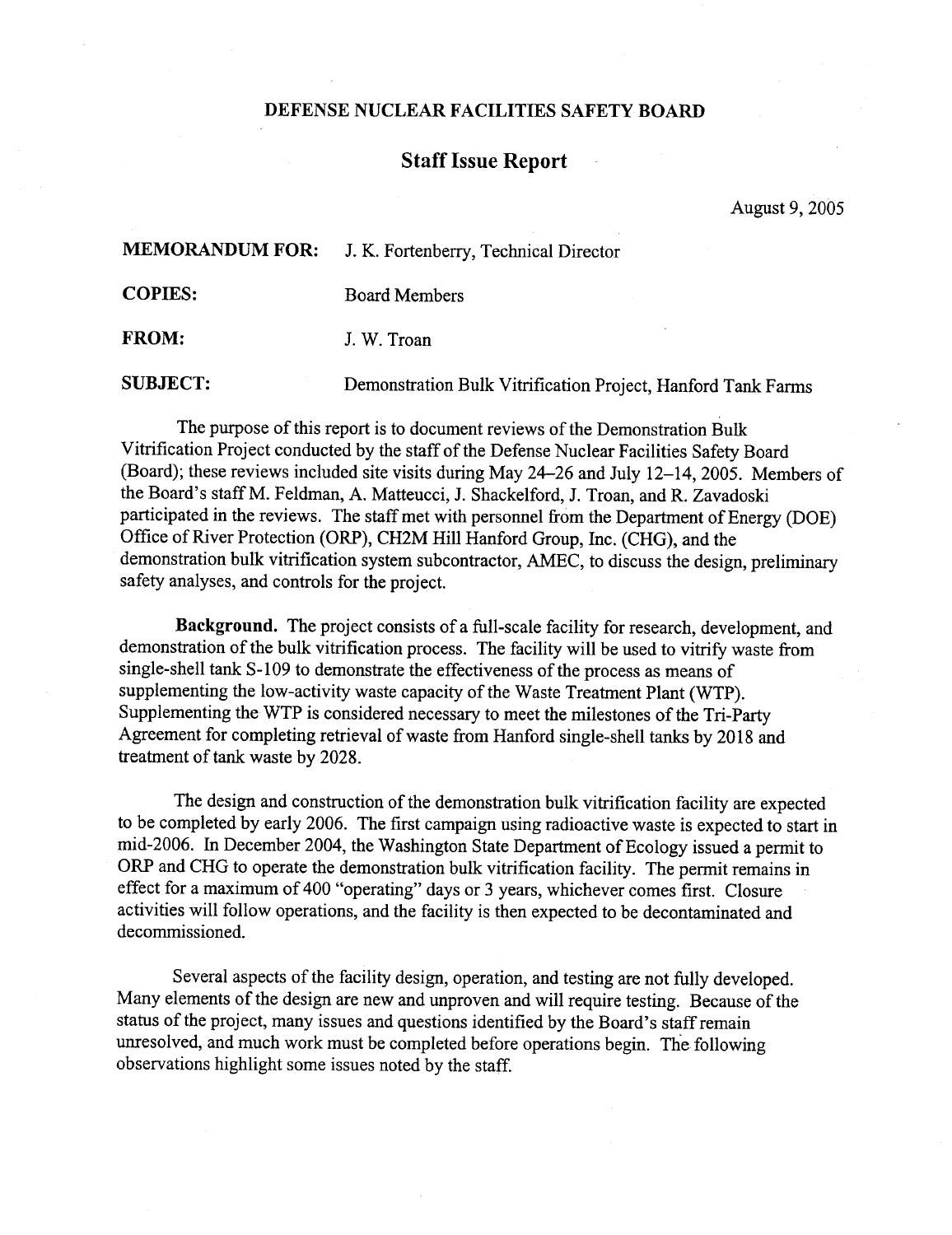Design. The current design has a number of major vulnerabilities with respect to overall confinement of radioactive and hazardous materials . Contrary to DOE's design requirements to use successive physical barriers for protection against the release of radioactivity,<sup>1</sup> the current design uses only one barrier to confine material in portions of the plant. The project's confinement strategy also relies on a mix of active and passive safety-significant systems, nonsafety-related design features, and administrative controls .

Safety-significant confinement boundaries include double-walled (hose-in-hose transfer line) piping, double-walled tanks, and piping designed to the requirements of American Society of Mechanical Engineers B31.3, Process Piping. Non-safety-related design features include the In-Container VitrificationTM container, which includes connections to the off-gas treatment system and dried waste transfer system. Because these design features are not classified as safety-significant, they may lack reliability and availability commensurate with their safety functions.

The confinement strategy also relies on the implementation of a specific administrative control to ensure the closure of three non-safety-related cone valves (from the clean soil impingement tanks) . These three valves are collocated with the safety-significant dryer outlet cone valves on top of the vitrification container and form a portion of the overall confinement boundary.

As a result of these vulnerabilities, the potential exists for the failure of a single nonsafety-related barrier that could lead to the unfiltered release of radioactive or toxic materials and unacceptable consequences to workers. For example, failure of the integrity of the non-safety related vitrification container could result in an unfiltered and untreated release of radioactive and toxic material.

Guidance and requirements establish that structures, systems, and components serving a safety-significant confinement function be classified as safety-significant, that successive physical barriers be used to protect against the release of radioactivity, and that the number and arrangement of confinement barriers and their required characteristics be determined on a caseby-case basis. This approach leads to a minimum of two physical barriers for the protection against the release of radioactivity, with at least one barrier designated as safety-significant. The Board's staff observed that in some portions of the demonstration bulk vitrification facility the confinement barrier is not designated safety-significant and successive physical barriers are not used. The justification for the demonstration bulk vitrification facility's confinement strategy is not adequate. The staff needs additional information to better understand the reason for not designating some physical barriers as safety-significant and not using successive physical barriers. This justification ought to include more complete hazard assessments, engineering evaluations, alternatives that were considered, and compensatory measures .

<sup>&</sup>lt;sup>1</sup> In accordance with DOE Order 420.1A, Facility Safety.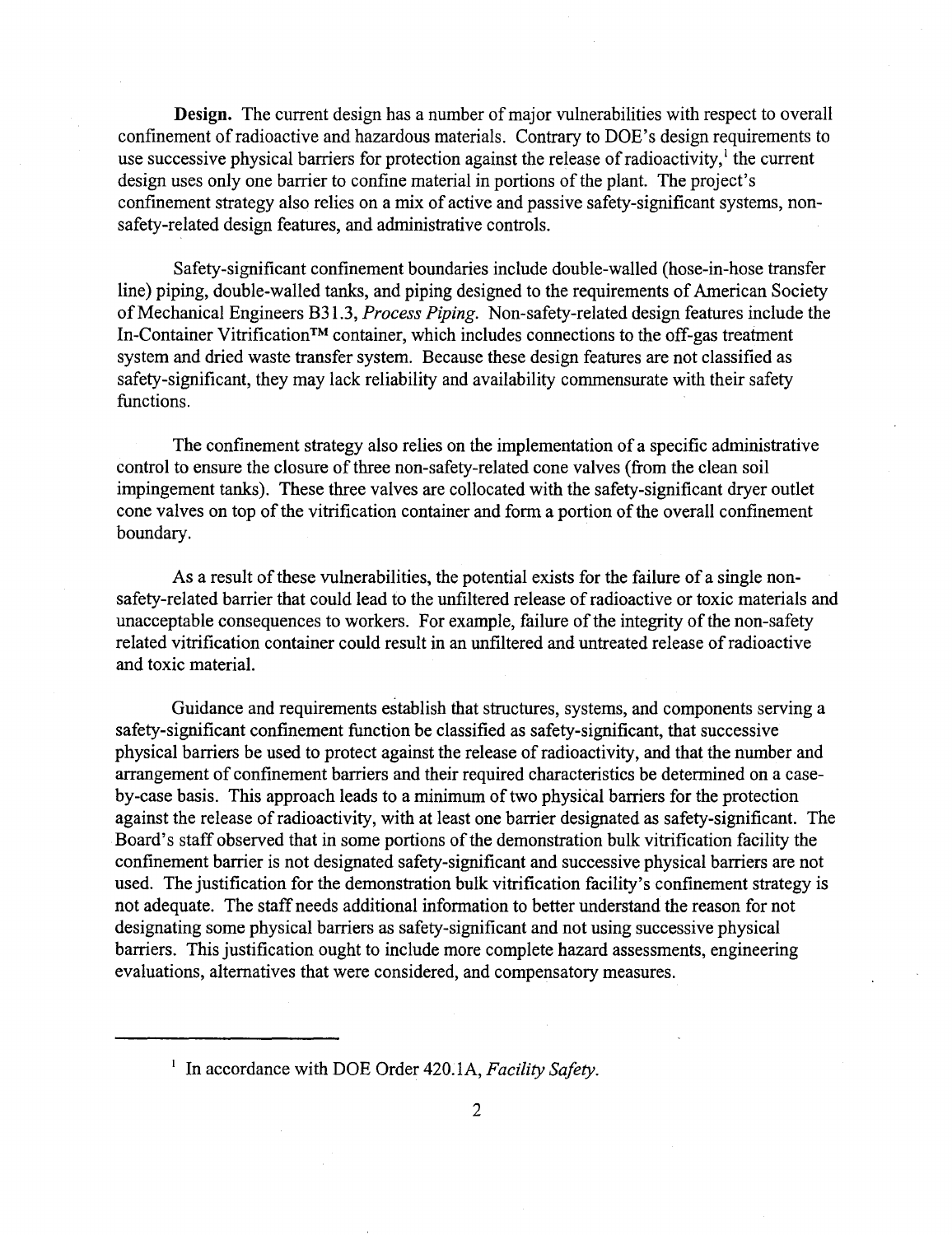Since the facility's design predates the Board's Recommendation 2004-2, Active Confinement Systems, the overall confinement strategy does not incorporate considerations set forth therein regarding an active confinement system. As a result, the proposed design does not align well with the expectations and guidance being developed in the Implementation Plan for Recommendation 2004-2.

Safety Analyses. The staff observed weaknesses in the analysis of anticipated events and in source term assumptions. As noted earlier, since the design is not complete, many issues and questions identified by the staff remain unresolved.

For example, an anticipated system upset condition, such as the loss of power during vitrification, was initially viewed by the contractor as an abnormal event that would result in a focused decision at the time of occurrence as to whether to recover by restarting the melt. The Board's staff believes that, given the expected nature of this occurrence, further analysis of the restarting of the process and the hazardous conditions that could result is warranted. Confirming the behavior of the postulated upset and the recovery procedures for this and other abnormal operating scenarios may be appropriate as part of the project's test program prior to the introduction of radioactive material.

Experience has shown that certain fission products from vitrified waste will volatalize, migrate, and collect in various portions of the off-gas treatment system. The possibility of undesirable accumulation of radioactive materials in this system has not been adequately considered in the current design. As a result, some of the hazards associated with operations, upsets, and maintenance may not be appropriately anticipated. As part of the project's test program, it may be advisable to evaluate actual performance characteristics relative to the carryover and hold-up of fission products in the off-gas treatment system.

Safety of Facility Workers. The contractor's approach to identifying safety-significant controls to protect facility workers does not appear to be consistent with the expectations contained in DOE directives. ORP and the contractor have drawn a distinction between facility workers and collocated workers such that in general, scenarios with significant consequences to collocated workers have safety-significant controls, while scenarios with significant consequences only to facility workers rely on safety management programs. In the Preliminary Documented Safety Analysis, no safety-related structures, systems, and components are identified as exclusively protecting the facility workers. However, several non-safety-related engineered features are included in the demonstration bulk vitrification system design to reduce the hazards to these workers (e.g., shield walls, enclosures, ammonia sensor/alarm). While hazards to facility workers are typically addressed through safety management programs, the Board's staff believes it would be advisable to consider the use of safety-significant controls to address exposure of facility workers to significant radiological and chemical hazards .

For example, ammonia is identified in the Preliminary Documented Safety Analysis as a hazardous material that is stored and used at the demonstration bulk vitrification facility . Approximately 9,000 lb of ammonia will be delivered and stored in a tank for use in the off-gas

3